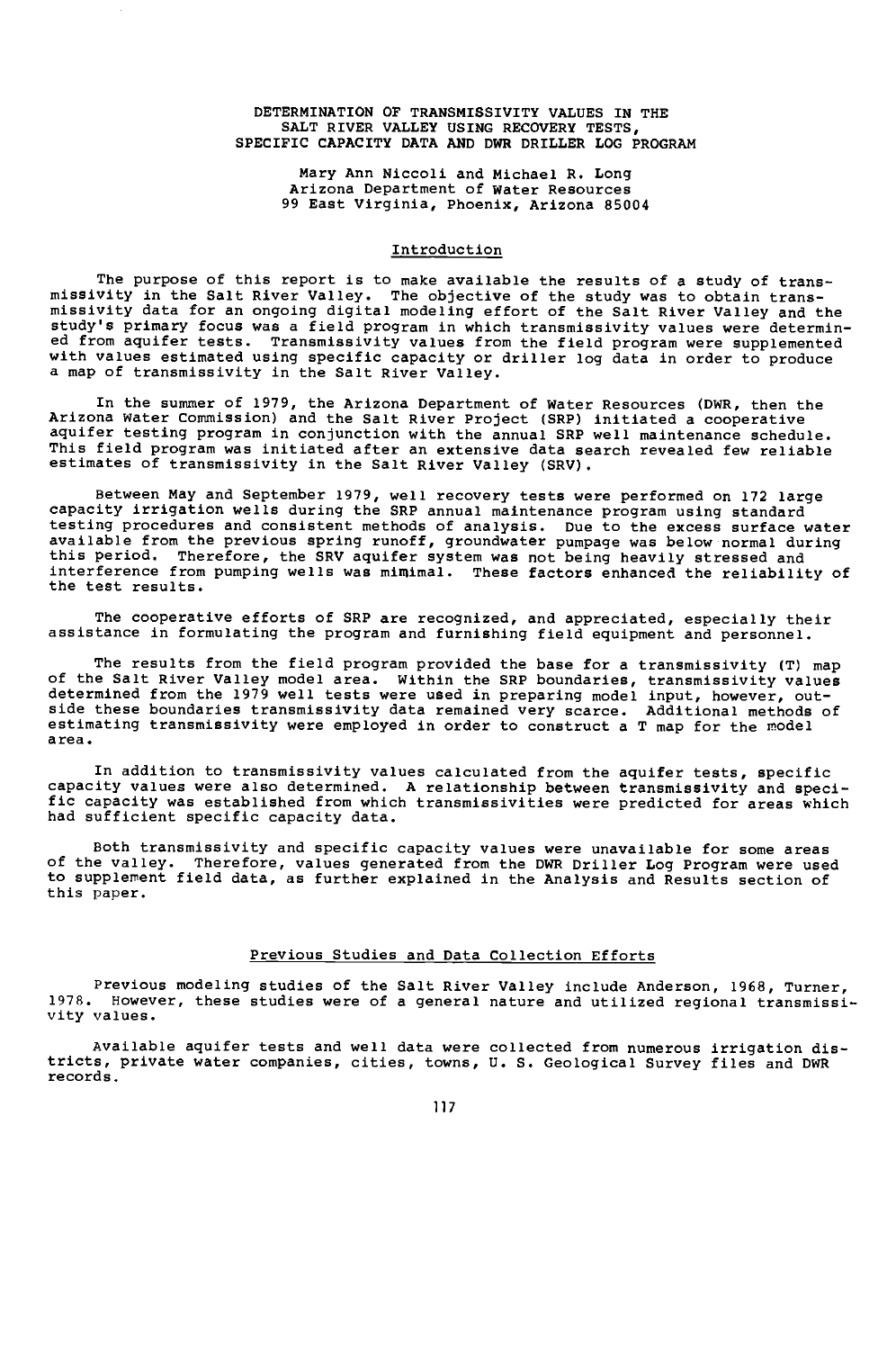# Field Procedures

The basic field procedures for the aquifer testing program were as follows:

1. Static water levels were measured prior to the start of the pumping period.

2. Wells were pumped for 24 consecutive hours; this allowed sufficient time for the drawdowns to stablize in most instances.

3. Pumping water levels were measured immediately prior to shutting off the pump.

4. Discharges were measured using a Cox flow meter at both the beginning and end of the pumping period. In a few instances, only ending measurements were obtain-ed due to the limited number of field personnel.

5. Although not part of the aquifer testing per se, water samples were obtained<br>from selected wells for water quality analyses. The samples were collected by the<br>U. S. Geological Survey for use in their SWAB/RASA program, basins in central and southern Arizona.

6. After the pumps were shut off, water level recovery measurements were taken until field plots indicated the well had recovered sufficiently to obtain reliable data. This usually occurred within a two to six hour period from the time when pumping stopped.

Figure 1 indicates the location of the 172 irrigation wells that were tested in the Salt River Valley and also delineates the boundary of the model study.

## Analysis and Results

## Aquifer Tests

Transmissivity values were calculated from recovery test data by a modified nonequilibrium approach utilizing either direct recovery or residual drawdown (Johnson, 1975).

A comparison of transmissivity values estimated by direct recovery to those estimated by residual drawdown indicated that the two techniques yielded similar results.

Table 1 displays pertinent data and calculated transmissivity values for each recovery test. Although 172 wells were tested, transmissivity values were considered re-liable for only 152 tests. The remaining 20 tests produced questionable results primarily due to mechanical problems with the pump, or difficulties with water level measurements.

## Specific Capacity Data

Specific capacity data (SC) were available for numerous wells located in areas where aquifer tests were not performed. An analysis was performed to determine the relationship between specific capacity and transmissivity using the 1979 well tests. This analysis was based on the fact that transmissivity and specific capacity are related since both are functions of the permeability of the aquifer - transmissivity is directly related and specific capacity indirectly. Transmissivity versus specific<br>capacity data when plotted on log-log paper yielded a straight-line trend suggesting that the parameters are related exponentially. The data were analyzed with a standard statistics package on a programable calculator, (Hewlett Packard, 1976). These analyses indicate that the relationship between the two parameters is best described by the equation  $y = ax^b$  where  $y =$  transmissivity;  $x =$  specific capacity; and the terms a and b are constants. Solving for the constants in the equation yields a=1,972 and b=1.085 or<br>approximately T=1,972 x SC. The results of the analyses are statistically reliable<br>with a coefficient of determination of .8070 and a

In addition, these analyses conform to the mathematics of a previous study in the<br>SRV that indicated T=2,000 x SC (Anderson, 1968).

## DWR Driller Log Program

The DWR Driller Log Program assigns permeability values to each material type referenced in a driller log, (for a detailed description of the DWR program, see Long and Erb, 1980 and Kisser and Haimson, 1981). Transmissivity is calculated for each

118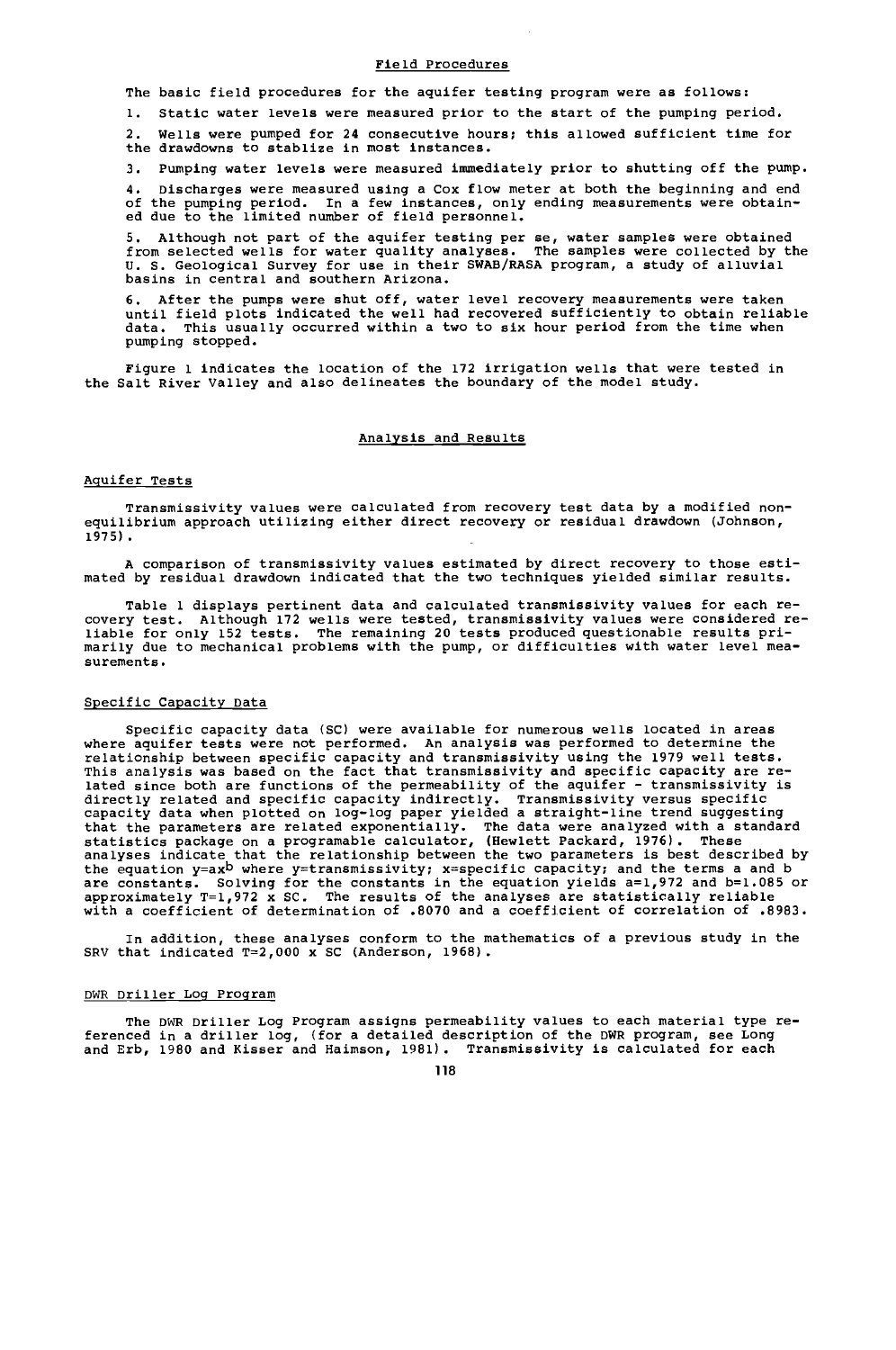# Table 1. Pertinent Data and Calculated Transmissivity Values<br>from 1979 Salt River Valley Cooperative Well Testing<br>Program. 1

 $\bar{z}$ 

|                     |              | Well      | Static      | Pumping     |                 |
|---------------------|--------------|-----------|-------------|-------------|-----------------|
|                     |              | Discharge | Water Level | Water Level | Transmissivity  |
| Well Location       |              | (gpm)     | (feet)      | (feet)      | <u>(gpd/ft)</u> |
|                     |              |           |             |             |                 |
|                     |              |           |             |             |                 |
| $A - 01 - 01$ 02ccc |              | 3172      | 89          | 172         | 113,000         |
| A-01-01 03abb2      |              | 3003      | 145         | 180         | 127,000         |
| A-01-01 09bbb2      |              | 3332      | 102         | 144         | 105,000         |
| A-01-01 10ccc2      |              | 3615      | 65          | 93          | 273,000         |
| A-01-01 lladd       |              | 2335      | 96          | 174         | 57,000          |
| A-01-01 llcbc       |              | 2160      | 167         | 255         | 39,000          |
| A-01-01 19abb       |              | 2282      | 47          | 62          | 450,000         |
| A-01-01 21ddd       |              | 2688      | 47          | 72          | 131,000         |
| A-01-01 24aac       |              | 3696      | 64          | 75          | 707,000         |
| $A - 01 - 01$ 28cbd |              | 4178      | 21          | 44          | 1,137,000       |
|                     |              |           |             |             |                 |
| A-01-02 18ddd2      |              | 4074      | 67          | 115         | 179,000         |
|                     |              |           |             |             |                 |
| A-01-03 02aaa       |              | 2860      | 56          | 101         | 58,000*         |
|                     |              |           |             |             |                 |
| A-01-04 Olaba       |              | 1063      | 198         | 299         | 38,000          |
| A-01-04 01dbc       |              | 1929      | 225         | 283         | 121,000         |
| A-01-04 02dbb       |              | 1586      | 214         | 256         | 42,000          |
| A-01-04 19acc       |              | 903       | 41          | 80          | 63,000          |
| A-01-04 24bbb2      |              | 3685      | 118         | 147         | 162,000         |
|                     |              |           |             |             |                 |
| A-01-05 Oladd       |              | 2782      | 324         | 368         | 306,000         |
| A-01-05 01hda       |              | 2096      | 287         | 297         | 294,000         |
| A-01-05 02aaa2      |              | 2654      | 257         | 270         | 494,000*        |
| A-01-05 02bbb2      |              | 2847      | 228         | 251         | 396,000         |
| $A - 01 - 05$       | $02$ chb $2$ | 2491      | 231         | 248         | 518,000         |
| $A - 01 - 05$       | 02cdd2       | 3916      | 251         | 275         | 345,000         |
| A-01-05 02dbb       |              | 3019      | 252         | 270         | 347,000         |
| A-01-05 02ddc       |              | 3895      | 285         | 309         | 297,000         |
| $1 - 01 - 05$       | -03ddc       | 2841      | 232         | 268         | 203,000         |
| A-01-05 04ddd2      |              | 3675      | 217         | 251         | 347,000         |
| $A - 01 - 05$ 09dcb |              | 3702      | 221         | 260         | 166,000         |
| $1 - 01 - 05$       | 10ccd        | 2231      | 266         | 294         | 109,000         |
| $A - 01 - 05$       | $13$ bbc     | 2723      | 290         | 318         | 300,000         |
| $1 - 01 - 05$       | 13саа        | 2254      | 293         | 314         | 532,000         |
| $N - 01 - 05$       | -l 4haa      | 2793      | 292         | 340         |                 |
| $A - 01 - 05$       | -16ccd       | 3055      | 250         | 295         | 129,000         |
| A-01-05 17aaa       |              | 2264      | 194         | 230         | 107,000         |
| $A - 01 - 05$       | 17caa        | 3703      | 199         | 243         | 128,000         |
|                     |              |           | 131         | 228         | 80,000          |
| $\Lambda - 01 - 05$ | 18cdc        | 2345      | 161         | 223         | 75,000          |
| A-01-05 18ddd2      |              | 2303      | 125         | 186         | 76,000          |
| $A - 01 - 05$       | 19acc2       | 2731      | 244         | 271         | 82,000          |
| A-01-05 21abb       |              | 1225      |             |             |                 |
| A-01-05 24aad       |              | 2870      | 295         | 318         | 316,000         |
| A-01-05 26ddd       |              | 1167      | 219         | 259         | 32,000          |
| A-01-05             | 27dcc        | 2679      | 226         | 272         | 104,000         |
| $A - 01 - 05$       | 30bba        | 2789      | 159         | 233         | 97,000          |
| A-01-05 30cdd       |              | 3199      | 172         | 211         | 188,000         |
| A-01-05 30bdd       |              | 1284      | 154         | 209         | 28,000          |
| A-01-05             | 32cdd        | 2824      | 178         | 240         | 108,000         |
| A-01-05 33cdd       |              | 2275      | 185         | 306         | 50,000          |
| A-01-05 34ddd       |              | 4137      | 166         | 206         | 174,000         |
| A-01-05 35baa       |              | 2238      | 242         | 309         | 39,000          |
|                     |              |           |             |             |                 |
| A-01-06 06bba       |              | 2861      | 291         | 315         | 252,000         |
| $A-01-06-07$ chc    |              | 2192      | 316         | 335         | 227,000         |
| A-01-06 17acc       |              | 2564      | 362         | 386         | 212,000         |
| A-01-06 21bcb2      |              | 2578      | 363         | 389         | 349,000         |
| $A - 01 - 06$ 21cdc |              | 2027      | 313         | 397         |                 |
| A-01-06 28dcd2      |              | 1906      | 383         | 424         | 245,000         |
| A-01-06 30aba2      |              | 1127      | 290         | 322         | 149,000         |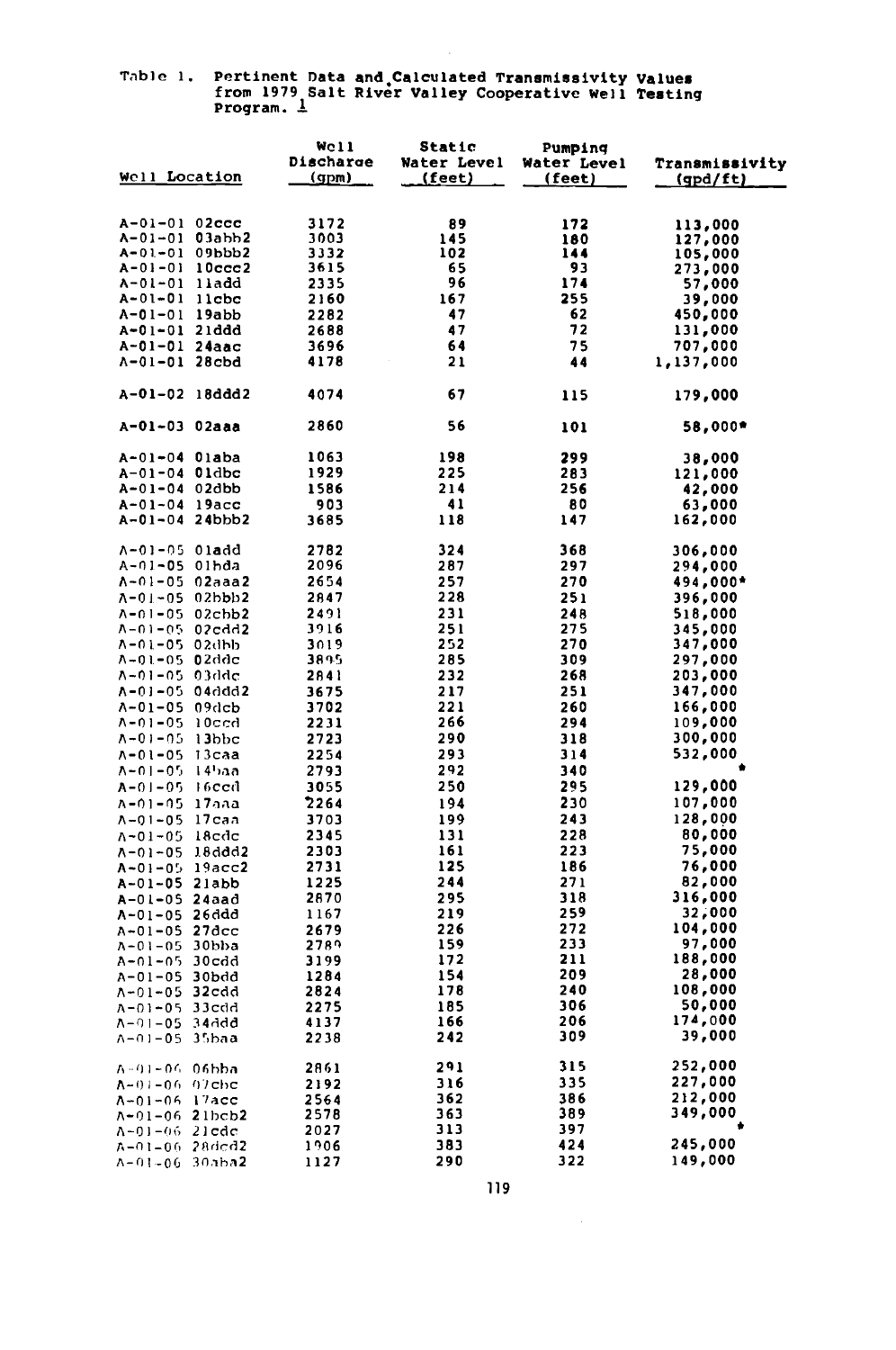| <b>Well Location</b>                | Well<br>Discharge<br>(gpm) | Static<br>Water Level<br>(feet) | Pumping<br>Water Level<br>(feet) | Transmissivity<br>(gpd/ft) |
|-------------------------------------|----------------------------|---------------------------------|----------------------------------|----------------------------|
| A-01-06 32cbd                       | 2024                       | 246                             | 292                              | 53,000*                    |
| A-01-06 33cdd                       | 2034                       | 355                             | 409                              | 111,000                    |
| $A-01-06$ 34ccc2                    | 2423                       | 377                             | 407                              | 286,000                    |
| A-02-01 Oldad                       | 2154                       | 212                             | 281                              | 78,000                     |
| A-02-01 08ddd                       | 2195                       | 167                             | 272                              | 46,000                     |
| A-02-01 09ddd2                      | 2592                       | 158                             | 236                              | 41,000                     |
| A-02-01 12dda2<br>$A-02-01$ 13ccc   | 820<br>2201                | 212<br>198                      | 244<br>258                       | 31,000<br>53,000           |
| A-02-01 14bbb2                      | 2372                       | 174                             | 243                              | 50,000                     |
| A-02-01 14bdd                       | 2264                       | 180                             | 278                              | 44,000                     |
| A-02-01 14ccc                       | 1224                       | 176                             | 194                              | 61,000                     |
| A-02-01 15abb                       | 1972                       | 164                             | 228                              | 37,000                     |
| A-02-01 15cbb                       | 1827                       | 158                             | 205                              | 71,000                     |
| A-02-01 17ddd2                      | 1247                       | 158                             | 202                              | 40,000                     |
| A-02-01 20daa                       | 2079                       | 155                             | 208<br>207                       | 41,000<br>45,000           |
| A-02-01 20ddd<br>A-02-01 23ccc      | 2020<br>2020               | 154<br>169                      | 236                              | 58,000                     |
| A-02-01 23dda                       | 2403                       | 193                             | 231                              | 89,000                     |
| A-02-01 24dbc                       | 2483                       | 200                             | 272                              | 53,000                     |
| A-02-01 26daa                       | 2661                       | 176                             | 215                              | 112,000                    |
| A-02-01 28aaa                       | 781                        | 159                             | 175                              | 64,000                     |
| A-02-01 29ddd2                      | 2053                       | 144                             | 192                              | 47,000                     |
| A-02-01 35ddd<br>A-02-01 36dad      | 3165<br>3902               | 141<br>143                      | 171<br>194                       | 118,000<br>165,000         |
|                                     |                            |                                 | 346                              | 7,000                      |
| A-02-02 03aad<br>A-02-02 04cba      | 789<br>1320                | 254<br>255                      | 384                              | 22,000                     |
| A-02-02 14cbc                       | 773                        | 175                             | 284                              | 14,000                     |
| A-02-02 17ada2                      | 958                        | 230                             | 263                              | 24,000*                    |
| A-02-02 18ddd2                      | 853                        | 218                             | 281                              | 27,000                     |
| A-02-02 19ccb                       | 1208                       | 200                             | 263                              | 40,000                     |
| A-02-02 25bca                       | 1441                       | 128                             | 170                              | 33,000                     |
| A-02-02 26dbb                       | 3199                       | 126                             | 212<br>211                       | 60,000<br>62,000           |
| A-02-02 27dbb                       | 2455<br>1640               | 157<br>172                      | 205                              | 59,000                     |
| A-02-02 28caa<br>A-02-02 29bcb      | 2489                       | 210                             | 268                              | 48,000                     |
| A-02-02 29dbb2                      | 2137                       | 181                             | 232                              | 39,000                     |
| A-02-02 31aad                       | 2806                       | 162                             | 193                              | 153,000                    |
| A-02-02 32daa                       | 3153                       | 145                             | 238                              | 59,000                     |
| A-02-03 07dcc2                      | 452                        | 115                             | 282                              | 5,000◆                     |
| A-02-03 08bcc2                      | 1836                       | 207                             | 283                              | 99,000                     |
| A-02-03 20add2                      | 837                        | 83                              | 223                              | 12,000                     |
| A-02-03 20bcc2                      | 778                        | 75                              | 264                              | 9,000<br>93,000            |
| A-02-03 24aad                       | 1300                       | 35<br>51                        | 103<br>99                        | 165,000                    |
| A-02-03 25bbb2                      | 1223<br>930                | 51                              | 140                              | 60,000                     |
| A-02-03 25cbb2<br>A-02-03 35bbc     | 1218                       | 67                              | 179                              | 40,000                     |
| A-02-04 lladc2                      | 1538                       | 299                             | 403                              | 20,000                     |
| $11$ dcc2<br>A-02-04                | 2379                       | 382                             | 428                              | 314,000                    |
| A-02-04 12daa2                      | 1487                       | 149                             | 407                              | 39,000*                    |
| A-02-04 19ddd                       | 853                        | 7                               | 136                              | 41,000*                    |
| A-02-04 22dcc                       | 769                        | 347<br>139                      | 369<br>157                       | 92,000<br>96,000           |
| A-02-04 35bba                       | 589                        |                                 |                                  |                            |
| A-02-06 27cbc                       | 3048                       | 391<br>385                      | 439<br>419                       | 156,000<br>369,000         |
| 28ddb<br>A-02-06<br>$A-02-06$ 31dcc | 3133<br>2912               | 334                             | 363                              | 112,000                    |
| A-02-06 32acb                       | 2330                       | 358                             | 402                              | 107,000                    |
| A-02-06 33bab                       | 2899                       | 350                             | 421                              | 383,000                    |
| A-03-01 01cdc                       | 1467                       | 365                             | 441                              | 40,000                     |
| A-03-01 21ada                       | 2042                       | 245                             | 333                              | 37,000                     |
| A-03-01 26add                       | 1861                       | 241                             | 365                              | 15,000                     |
| A-03-01 26ddd2                      | 1127                       | 257                             | 404                              | 17,000                     |
| A-03-01 27ccc                       | 845                        | 180                             | 236<br>242                       | 38,000<br>26,000           |
| A-03-01 33ddd2                      | 1300                       | 169                             | 120                              |                            |

 $\mathcal{L}_{\mathrm{max}}$ 

 $\lambda$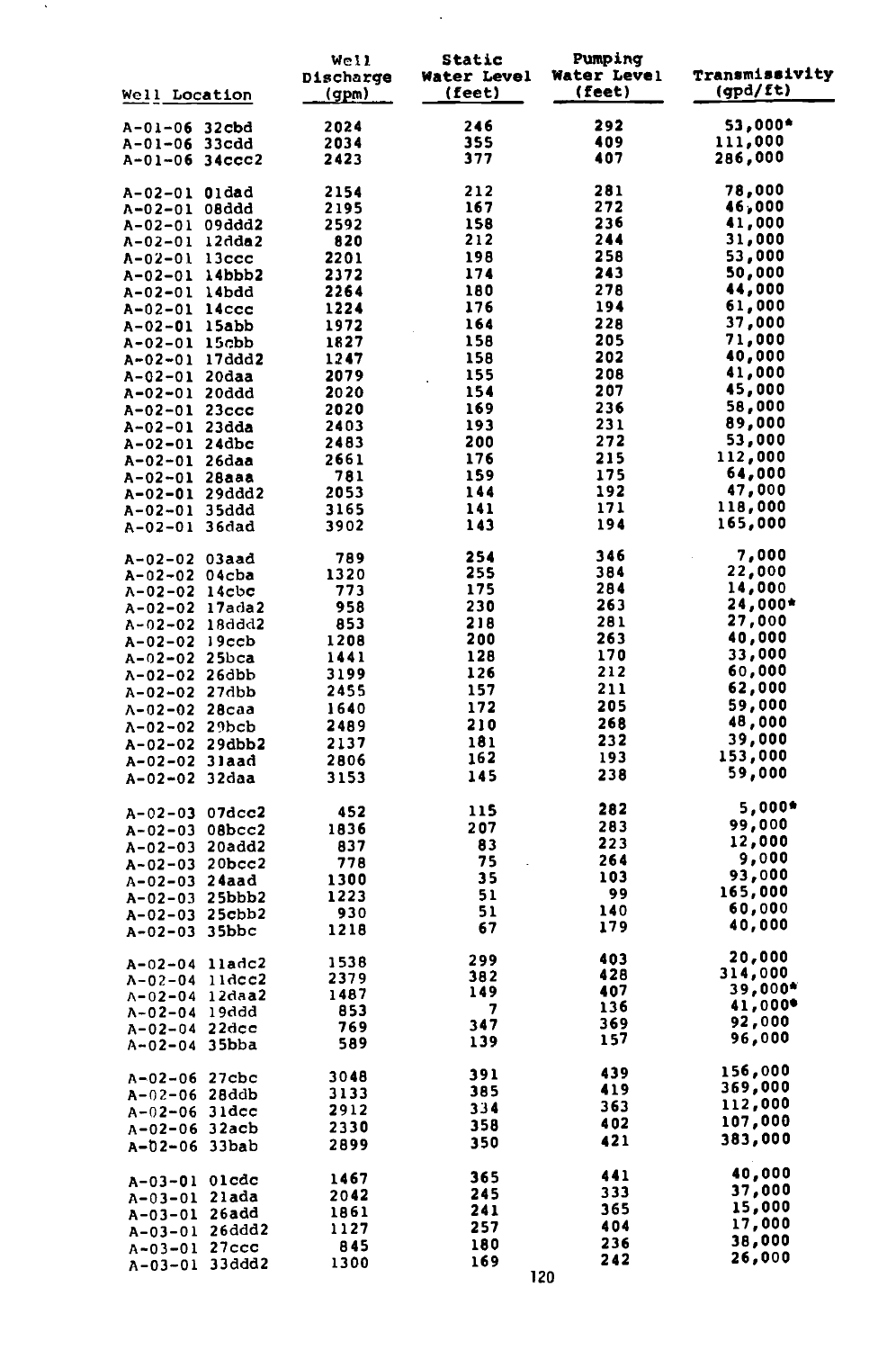|                                      |              | Well<br>Discharge | Static<br><b>Water Level</b> | Pumping<br>Water Level | Transmissivity      |
|--------------------------------------|--------------|-------------------|------------------------------|------------------------|---------------------|
| <u>Well Location</u>                 |              | <u>(gpm)</u>      | (feet)                       | <u>(feet)</u>          | (gpd/ft)            |
| A-03-01 35abb                        |              | 2693              | 223                          | 313                    | 56,000              |
| A-03-02 17dcb                        |              | 1548              | 305                          | 411                    | 24,000              |
| A-03-02 19ada                        |              | 900               | 276                          | 403                    | 22,000              |
| A-03-02 21caa                        |              | 1216              | 302                          | 422                    | 31,000              |
| A-03-02 25cad                        |              | 1030              | 291                          | 439                    | 20,000              |
| A-03-02 27bbb                        |              | 684               | 303                          | 360                    | 17,000              |
| A-03-02 27dbb                        |              | 720               | 313                          | 438                    | 17,000              |
| A-03-02 29dda2                       |              | 1425              | 271                          | 376                    | 52,000              |
| A-03-02 30ccc2                       |              | 1860              | 235                          | 272                    | 41,000              |
| A-03-02 33daa                        |              | 684               | 271                          | 376                    | 12,000              |
| A-03-03                              | $30$ cbc     | 2758              | 339                          | 414                    | 324,000             |
| A-03-03 30dcc                        |              |                   | 333                          | 415                    |                     |
| D-01-02 03cdd                        |              | 1242              | 38                           | 166                    | 28,000              |
| D-01-03 06aaa                        |              | 2944              | 134                          | 156                    | 561,000*            |
| $D-01-03$ 06dbb                      |              | 1167              | 102                          | 233                    | 171,000*            |
| $D-01-04$ 03bbb2                     |              | 1041              | 122                          | 194                    | 36,000              |
| D-01-04 09bdc                        |              | 1298              | 193                          | 235                    | 43,000              |
| D-01-04 lladd                        |              | 2518              | 146                          | 181                    | 88,000              |
| $D - 01 - 04$ llbcc                  |              | 2506              | 133                          | 194                    | 74,000              |
| D-01-04 12acc                        |              | 2087              | 146                          | 177                    | 88,000              |
| D-01-04                              | $14$ ccc $2$ | 2503              | 136                          | 171                    | 131,000             |
| $D - 01 - 04$ 22bcc<br>D-01-04 24aaa |              | 2855              | 134                          | 186                    | 120,000             |
| D-01-04                              | 36bha        | 2965<br>1617      | 139<br>132                   | 201<br>147             | 142,000<br>267,000* |
| D-01-05 01bab                        |              | 2303              | 252                          | 319                    | 82,000              |
| D-01-05 03ccc3                       |              | 2264              | 206                          | 299                    | 35,000*             |
| D=01=05-03ddd                        |              | 3344              | 206                          |                        |                     |
| $D - 01 - 05$ 04ccc2                 |              | 1931              | 185                          | 261                    | 55,000              |
| n-01-05 07add                        |              | 2310              | 140                          | 221                    | 110,000             |
| D-01-05 07acc2                       |              | 2730              | 144                          | 181                    | 140,000             |
| D-01-05 08hdd                        |              | 2206              | 169                          | 246                    | 120,000*            |
| D-01005 09db <b>b</b>                |              | 2350              | 188                          | 280                    | 48,000              |
| D-01-05 10ddd2                       |              | 3061              | 173                          | 207                    | 115,000             |
| D-01-05 llaaa2                       |              | 2477              | 202                          | 282                    | 56,000              |
| $D - 01 - 05$ 12cbb                  |              | 2062              | 205                          | 286                    | 42,000              |
| $D - 01 - 05$ 12ccc                  |              | 3247              | 174                          | 216                    | 500,000*            |
| D-01-05 15bba                        |              | 1831              | 181                          | 271                    | 36,000              |
| D-01-05 19ccc                        |              | 1575              | 124                          | 141                    | 290,000*            |
| D-01-05 23bda                        |              | 2823              | 235                          | 380                    | 35,000              |
| D-01-05 32cab                        |              | 2620              | 188                          | 268                    | 143,000*            |
| D-01-06 03caa                        |              | 2292              | 392                          | 440                    | 83,000              |
| D-01-06 05baa                        |              | 1190              | 205                          | 239                    | 130,000*            |
| n+ni+06 05cab                        |              | 2693              | 200                          | 230                    | 384,000             |
| D-01-06 07dd <b>c2</b>               |              | 1413              | 195                          | 214                    | 455,000             |
| D-01-06 07add                        |              | 2013              | 208                          | 284                    | 33,000              |
| D-01-06 08ddd                        |              | 2402              | 212                          | 301                    | 47,000              |
| $D - 01 - 06$                        | $17$ dec $2$ | 2206              | 227                          | 326                    | 42,000              |
| $D - 01 - 06$                        | 18ccc2       | 1723              | 90                           | 107                    | 492,000             |
| D-01-06 21dbb                        |              | 2171              | 276                          | 334                    | 55,000              |
| D-02-05 02bdd                        |              | 3054              | 189                          | 211                    | 265,000             |
| D-02-05                              | 04add        | 2972              | 166                          | 180                    | 413,000             |
| $D - 02 - 05$                        | 04dda        | 2212              | 203                          | 357                    | 22,000              |
| D-02-05 llccc                        |              | 2044              | 259                          | 312                    | 50,000              |

 $\frac{1}{2}$  Well locations are cadastral, by quadrant, township, range, section and  $\frac{1}{2}$  section. For further explanation of cadastral location, see Laney, 1978

Water level measurements are expressed in feet below land surface.

\* Denotes questionable test results due to mechanical problema with pump, or difficulties with water level measurements.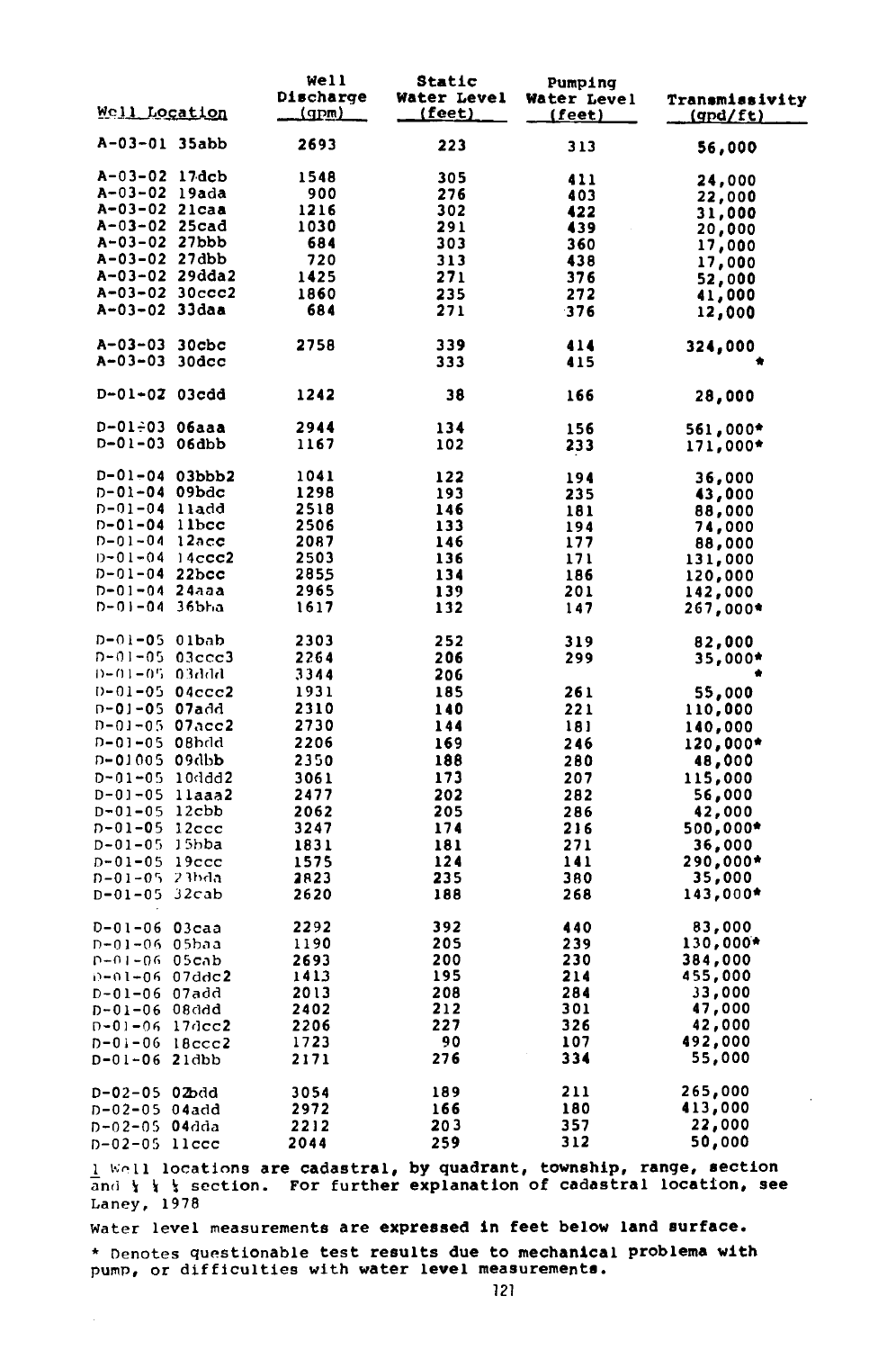material type by multiplying the permeability of each unit by its thickness. The transmissivity values obtained for each material type are then summed from the static water level to the total well depth or a specified depth to yield a transmissivity value for the aquifer material represented in the driller log.

## Results

Figure 2 illustrates zoned transmissivity values determined from the well testing program combined with those calculated from specific capacity values and from the DWR Driller Log Program. The distribution of high and low transmissivity values reflects, in part, the abrupt facies changes which occur over small distances in alluvial basins. Due to the extreme variation in values obtained from aquifer tests of wells within a few hundred feet of one another, the data points were not contoured. Instead, for the basic data report of the SRV model study, the values were zoned according to ranges of<br>transmissivity in gallons per day foot of aquifer, as follows: low=0 to 25,000;<br>medium=25,000; high=greater than 100,000.

For input to the SRV model, a node grid was placed over the transmissivity zone map and average values over each node were estimated. In a few areas of the model study, particularly the extreme eastern and southern areas, development of the groundwater resource has been minimal and data is insufficient to estimate transmissivity. For modeling purposes, the limited geologic and hydrologic data available in these areas was compared to that of surrounding areas and transmissivity values were approximated accordingly.

## Summary

A transmissivity zone map of the Salt River Valley was produced by combining the transmissivity values from the 1979 aquifer testing program with estimated values from specific capacity data and from the DWR Driller Log Program.

In the summer of 1979, aquifer tests were performed on 172 large capacity irrigation wells located within the boundaries of the Salt River Project. Transmissivities were calculated from these tests utilizing direct recovery or residual drawdown methods. Data from the field tests were used to establish a statistical relationship between specific capacity and transmissivity which allowed transmissivity values to be estimated in areas where aquifer tests were not performed but specific capacity information was available. In areas where both transmissivity and specific capacity data were unavailable transmissivity values were estimated from driller log information using the DWR Driller Log Program.

The transmissivity zone map provides a better understanding of the relative values and areal distribution of transmissivity throughout the Salt River Valley and also demonstrates the substantial variations in the Salt River Valley alluvial aquifer which<br>occur over small distances. Increased knowledge of the alluvial aquifer is essential<br>to the further development and management of the River Valley.

## References Cited

Anderson, T. W., 1968, Electrical-analog analysis of ground-water depletion in central Arizona; U.S. Geological Survey Water Supply Paper 1860.

- Hewlett Packard Company, 1979, Hewlett Packard HP-97 standard pac-curve fitting; Hewlett Packard Company.
- Long, Michael, and Erb, Stephen, 1980, Computerized Depth Interval Determination of Groundwater Characteristics from Well Driller Logs, Hydrology and Water Resources in Arizona and the Southwest, Volume 10, Proceedings of 1980 meetings of the Arizona Section, Arizona -Nevada Academy of Science.

Johnson, Edward E., 1975, Ground -Water and Wells; Johnson Division, UOP INC., 440 p.

- Kisser, Kandy G., and Haimson, Jill S., 1980, Driller Logs Used to Analyze Aquifer Characteristics, Proceedings of 1981 Meetings of the Arizona Section, Arizona Nevada Academy of Science.
- Laney,R. L., Ross, P. P., Littin ,G. R., 1978, Maps Showing Ground -water Conditions in the Eastern Part of the Salt River Valley Area, Maricopa and Pinal Counties,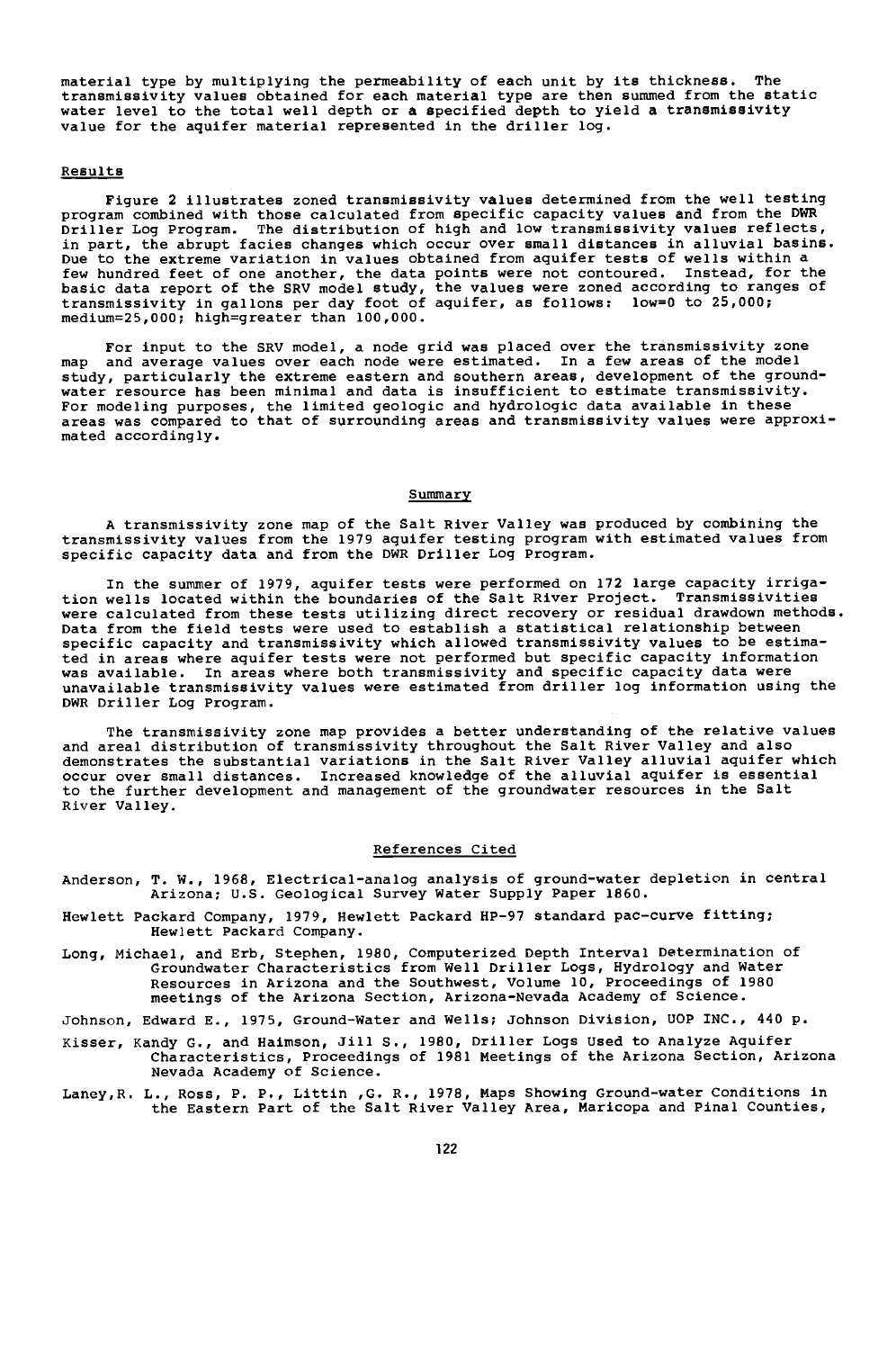Arizona - 1976: U. S. Geological Survey Water Resources Investigations 78-61, Open-file Report.

Turner, T. M., 1978, A qualitive assessment of ground -water conditions in the Salt River Project area Unpublished Salt River Project Report, 44 p.



Salt River Valley Model Study Area and Distribution of 1979 Well Recovery Figure<br>Tests<br>Tests